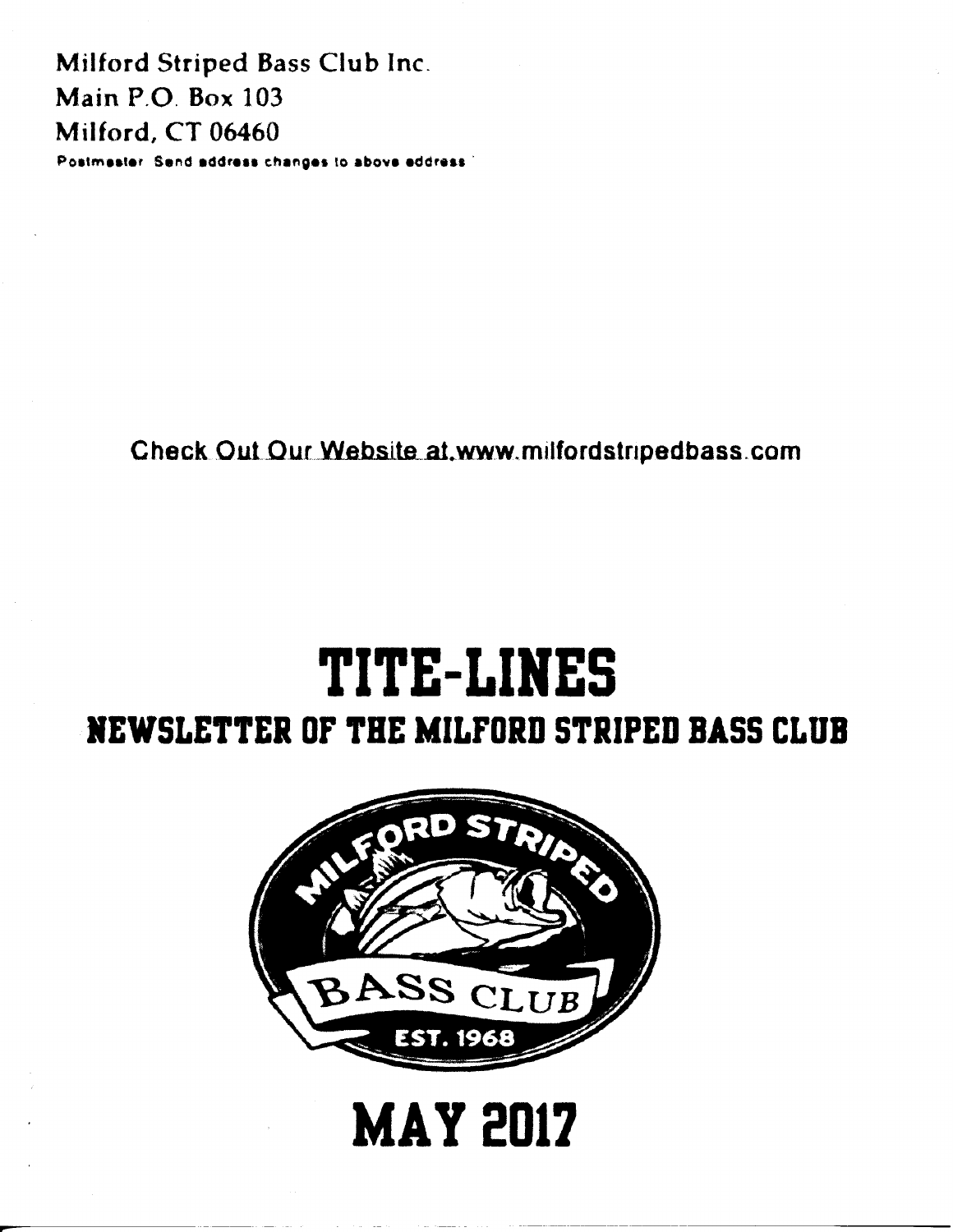### General Meeting

This month's general meeting will be held at 7:30 PM, April 26th, 2017 at the American Legion Hall, Merwin Ave., Woodmont, CT.

The MSBC TITE-LINES

Published 11 times a year by the Milford Striped Bass Club. P.O. Box 103, Milford, CT 06460

All communications concerning The MSBC TITE-LINES should be addressed to: The MSBC TITE-LINES P.O. Box 1 03, Milford, CT 06460

Responsibility for contents of articles, papers, abstracts, etc. published herein rests entirely on the authors, not on the editor.

Postmaster: Send Address change to the MSBC TITE-LINES, c/o MEMBERSHIP, P.O. Box 103, Milford, CT 06460 CLUB OFFICERS FOR 2013

President....... Jim Pritchard 1st VP ...... Rob Jadach 2ndVP ......... Fred Chysslkos Treasurer....Johnny Belinda Recording Secretary..Lynn Pritchard Corresponding Secretary and Tlte-Lines Editor, Harry Novak Photographer.......Jessie Henman Fish Committee ... Graham Lapham. Brian Thornhill, Michael Lapuglla and Chris Powers Trout Derby ........ Shawn and Jen Lalond Elected Board Members ... John Nangle, Jack Wallace, and Miguel Morales Interclub Reps. Paul Gluhanich

and Jim Pritchard

It's Your Newsletter! Remember to give Harry Novak a call if you have something to put in the "Tite-Lines".

203-261-4361 or harryn321 @charter. net I am trying to get the news letter out via e-mail and would like to get your current e-mail addresses

## Upcoming Events

1.General Meeting, May 31th, 2017, 7:30 PM, at the American Legion Hall, Merwin Av. Woodmont, CT





 $\mathcal{L}$ 

I

Salmon & Halibut Fishing in Southeast Alaska

PO Box 662, Douglas, MA 01516 PO Box 1669, Petersburg, AK 99833 call Us @ 1-800-352-4522 Email: frank@islandpointlodge.com





25 Smith Avenue **Niantic. CT 06357** Phone: (860) 739-7419 Fax: (860) 739-9208



Rotary Club of Devon PO Box 421 Milford CT 06460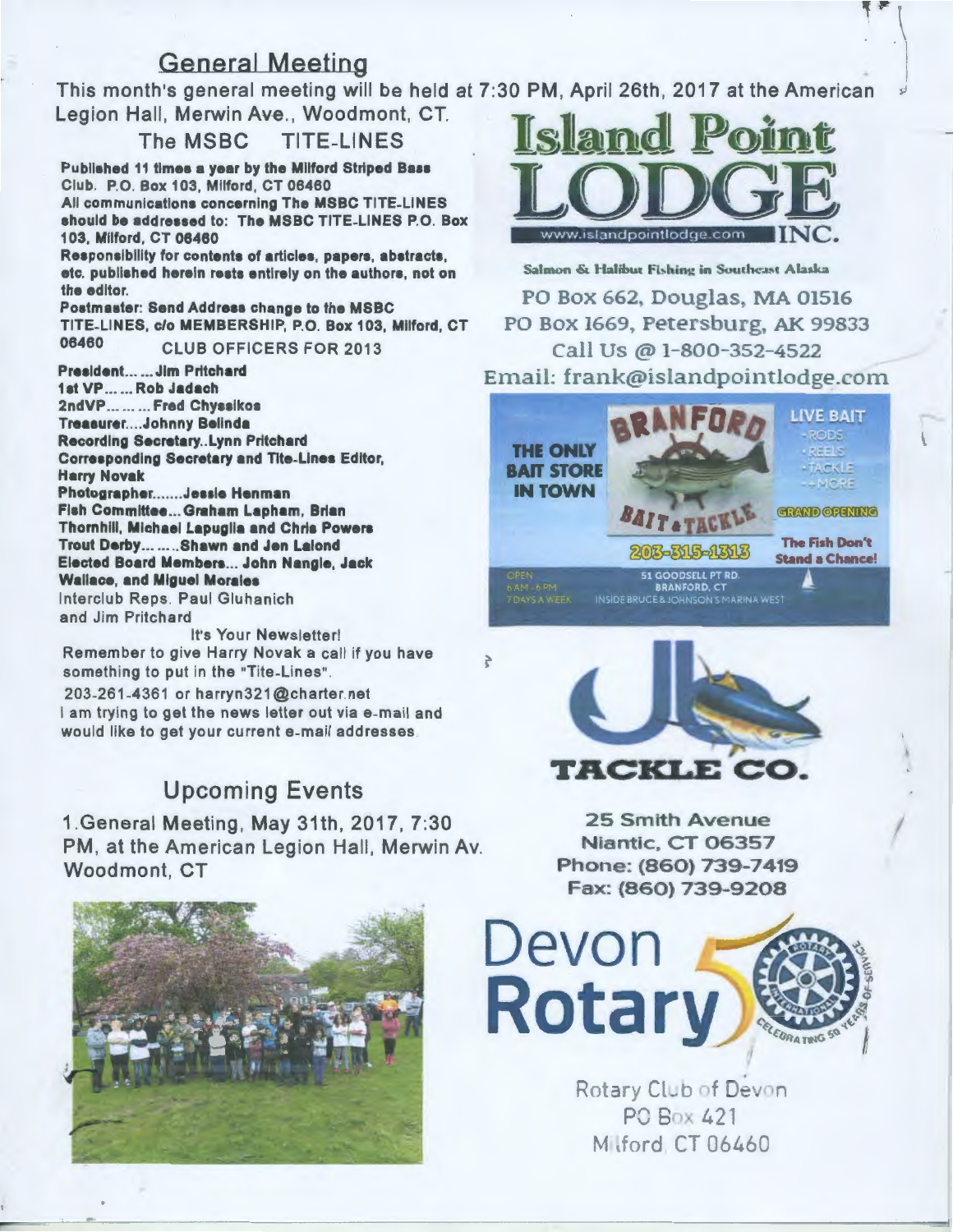## President's Letter

 $\mathbf{r}$ Well its finally happening. The weather has finally opened up and things are starting to happen. Fluke opens this week; the stripers have been active and fishing is ready to turn on. It's been a long time coming.

Things kicked off with the Milford Children's Trout Derby. The weather was tricky on stocking day but the derby day held up well. Thanks to Shawn and Jen for doing another great job again. The addition of the sponsors banner was awesome and served well as a perfect backdrop for the winner's pictures. The banner for the Joe Wozniak casting contest t was a great addition. Joes daughter attended the event and it . was great for her to be able to experience what her dad had organized and operated for so many years. It was a pleasure to meet her and I think she was very proud and happy to see the number of children that participated in the casting contest and the fun that the kids had. Thanks to everyone that pitched in and made the derby a success! There were many very happy kids!

So now we move into the season. Our first fishing event is our striped bass shootout on May 21. The weigh in is at Fisherman's Paradise by 4:00. Let's kick off the season with <sup>1</sup> some great participation. All questions and details can be answered by Graham, Brian, Mike and Chris Powers. This month's general meeting is an important one. We will be finalizing the plans for our annual picnic, as well as discussing our season fishing events. Also, you must attend to be able to enter the monthly Calcutta. Let's all attend so we can be up to date and ready to have a great season!

-------- -- --

....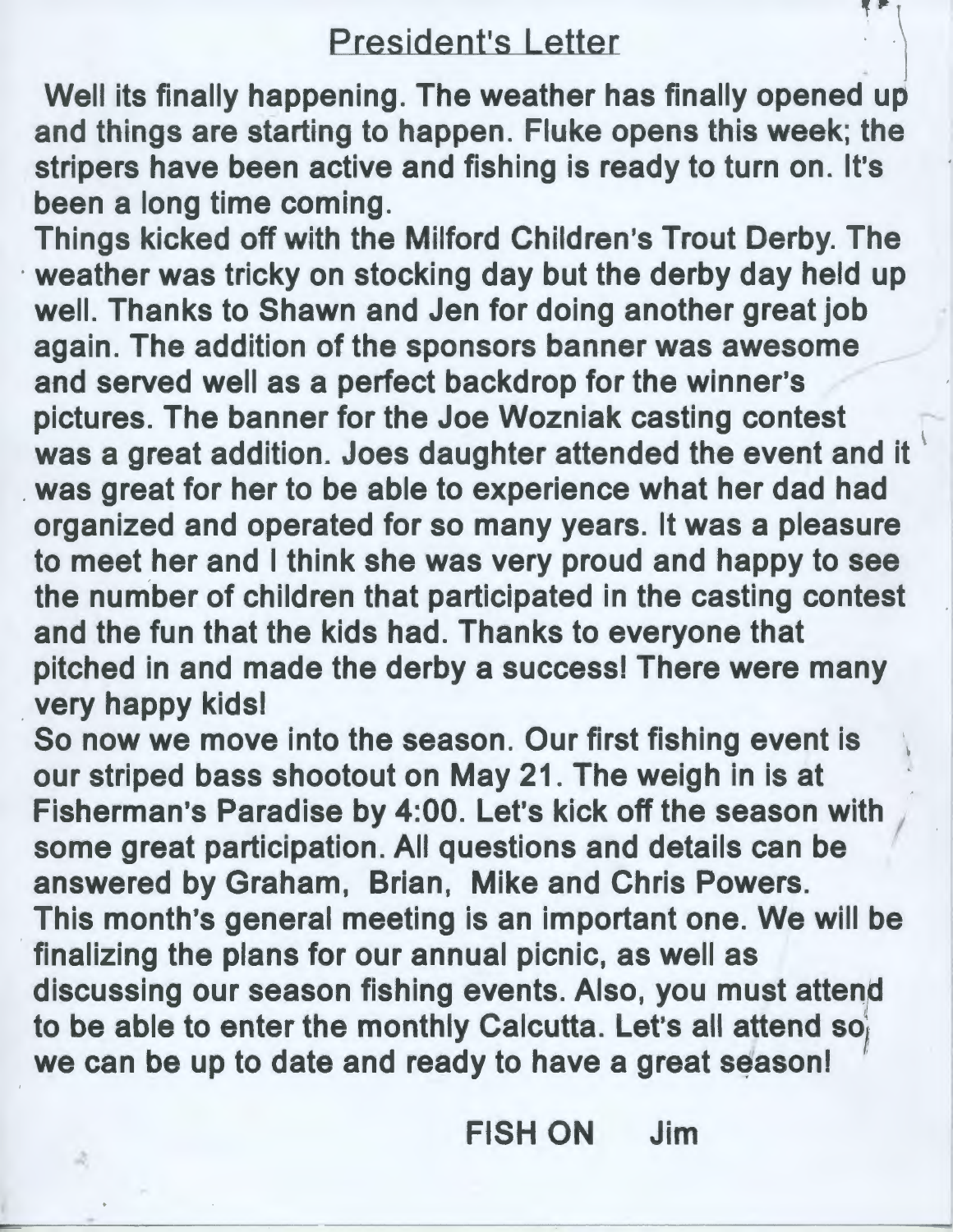

**Black Hawk II PO Box 46** Niantic, CT 06357

860-448-3662

\*\*\*\*

800-382-2824

BlackHawkFishing@gmail.com



TO THE SHOP FROM OUR PRIVATE SUP ON THE HOUSATONIC RIVER **WATER AC** 

**SALT & FRESHWATER FISHING SUPPLIES** RODS . REELS . BAIT . TACKLE . ICE . LINE



SCREWENTING WEBCESCH BUSINESS CARS BANGIS

www.byobprintanddesign.com



#### 354 New Haven Ave Unit #5 Milford, CT 06460



riome staging specialist Office: 203.929.6388 · Cell: 203.520.5690 Fax: 203.929.3100 victor.yanosy@raveis.com Website: raveis.com/Victoryanosy 2 Huntington Street Huntington, CT 06484

#### ravels.com<br>"The Best Website in Real Estate" **300.000+ MLS listings updated daily \* Follow us on our blog - blog.ravel**

### **WILLIAM RAVEIS**

**REAL ESTATU . MORTGAGE . INSURANCE** 

**Victor Yanosy REALTOR** 

INTEGRITY . SERVICE . EXPERIENCE

**Stratford Bait & Tackle** 1076% Stratford Avenue Stratford, CT 06615  $(203)$  377-8091



**Chris Fulton** Owner

**Reel & Rod Repair Balt & Tackle Custom Rods** Specializing in Saltwater Fly Fishing Fresh & Saltwater Fly Tying Materials



Dulin Automotive, Inc. 79 Bridgeport Ave Milford, CT 06460 203-877-8114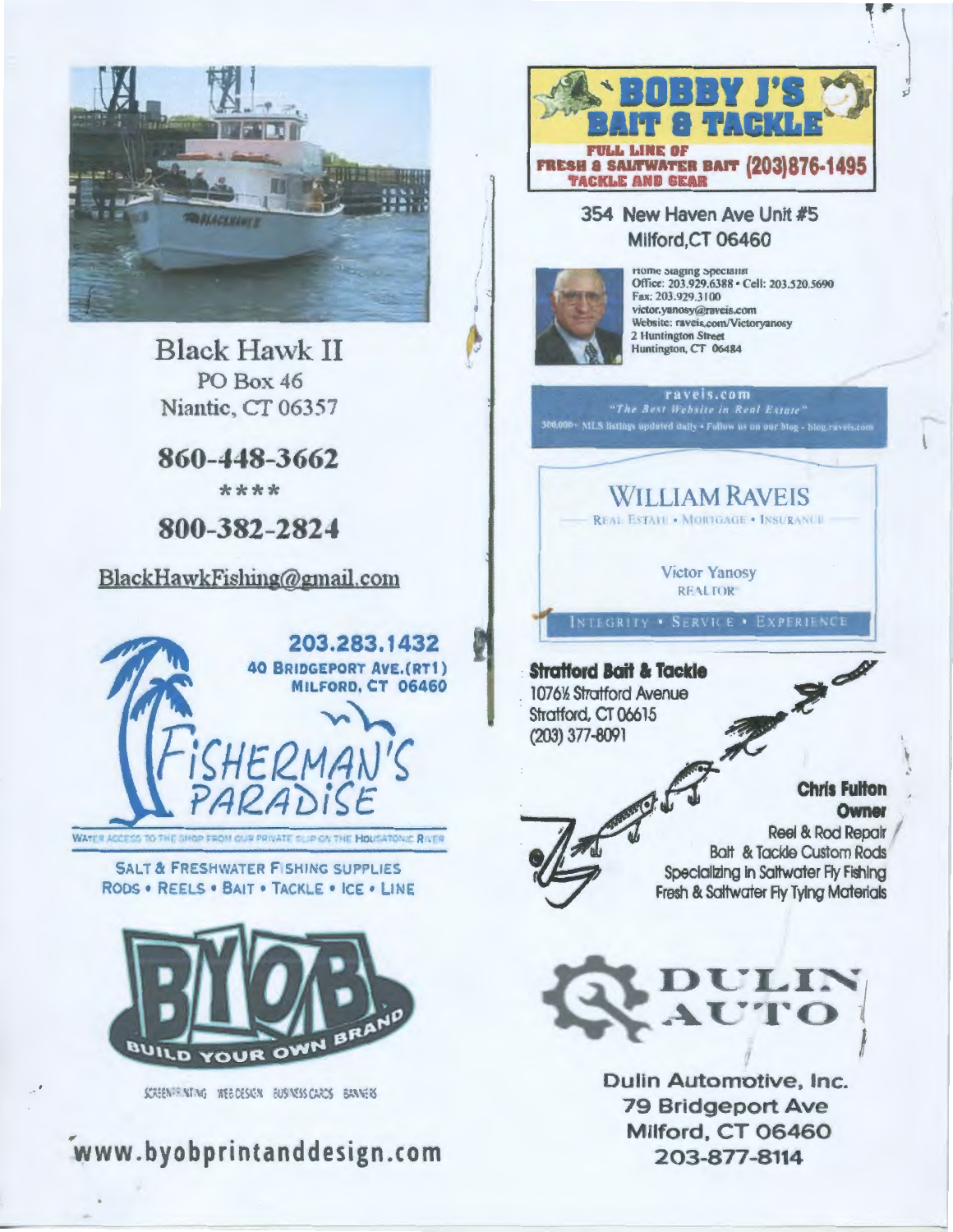# 2017 MSBC Childrens Trout Derby



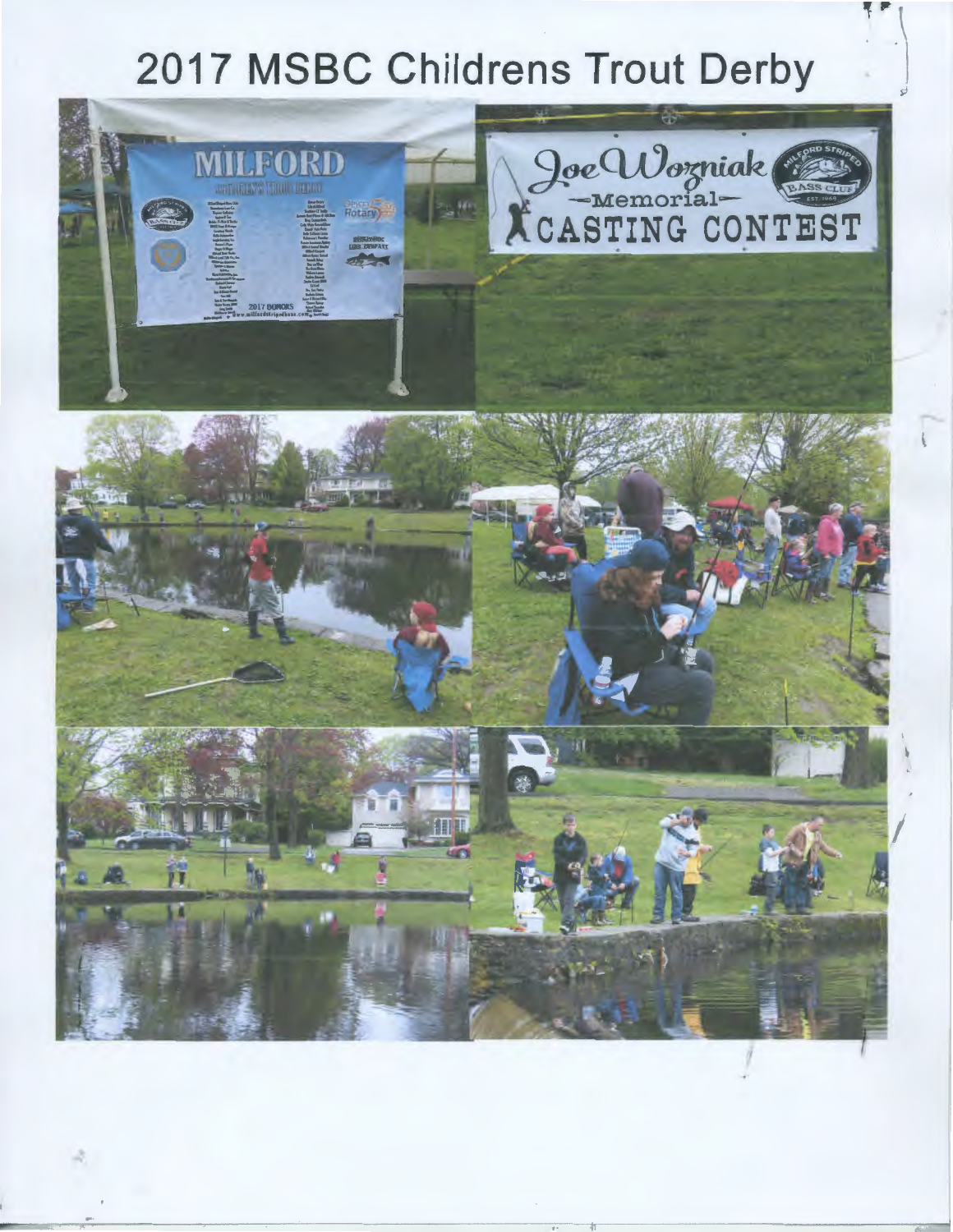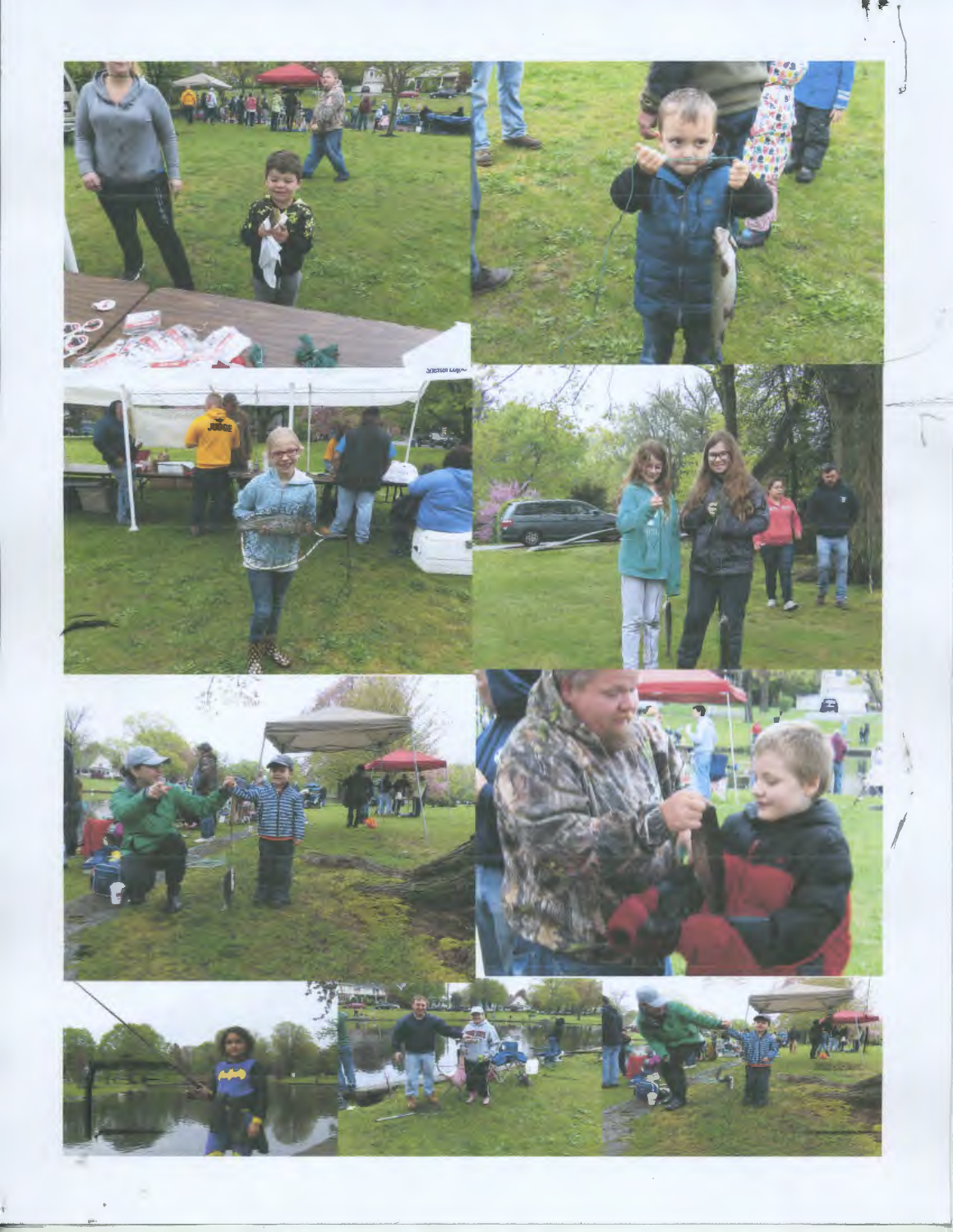

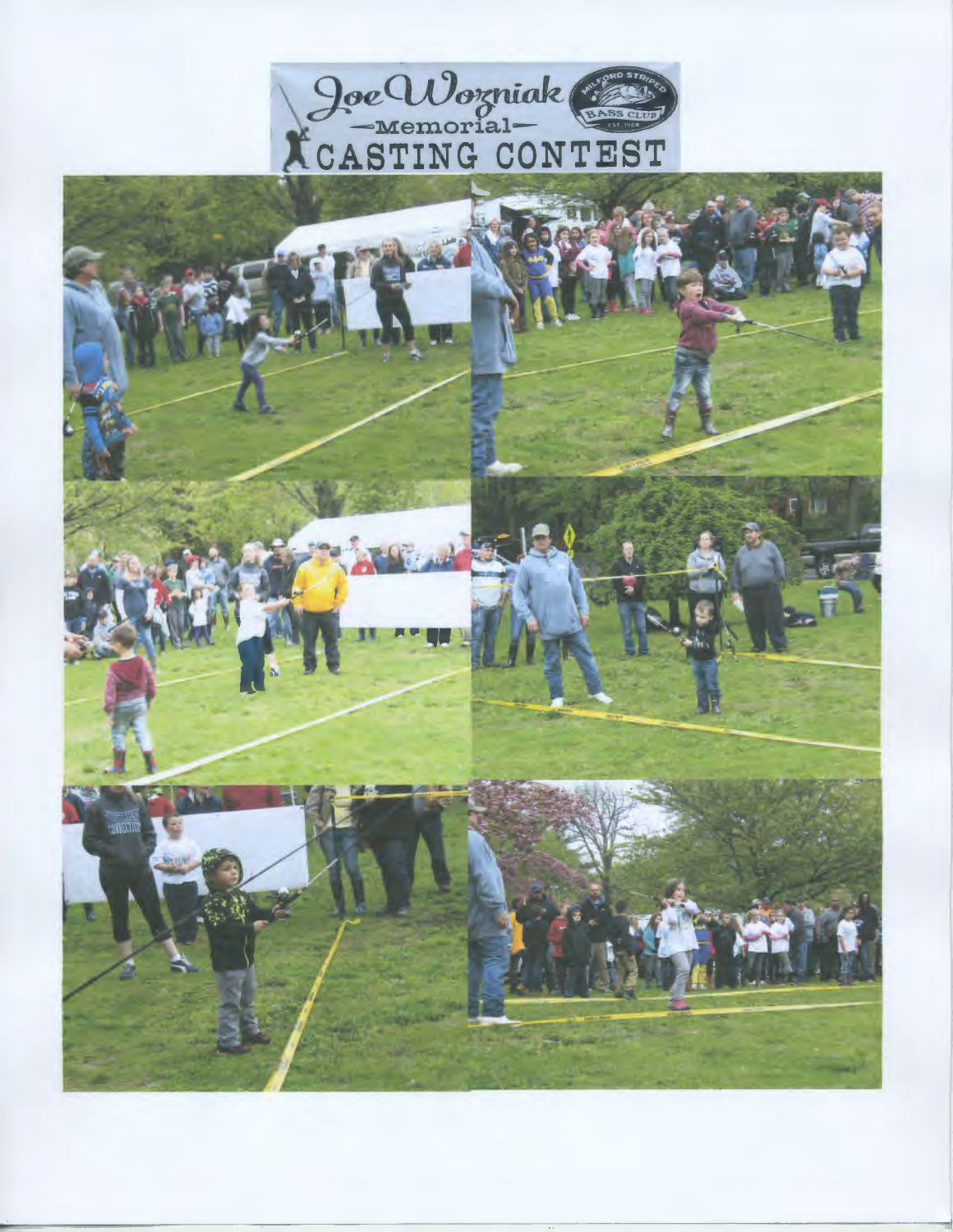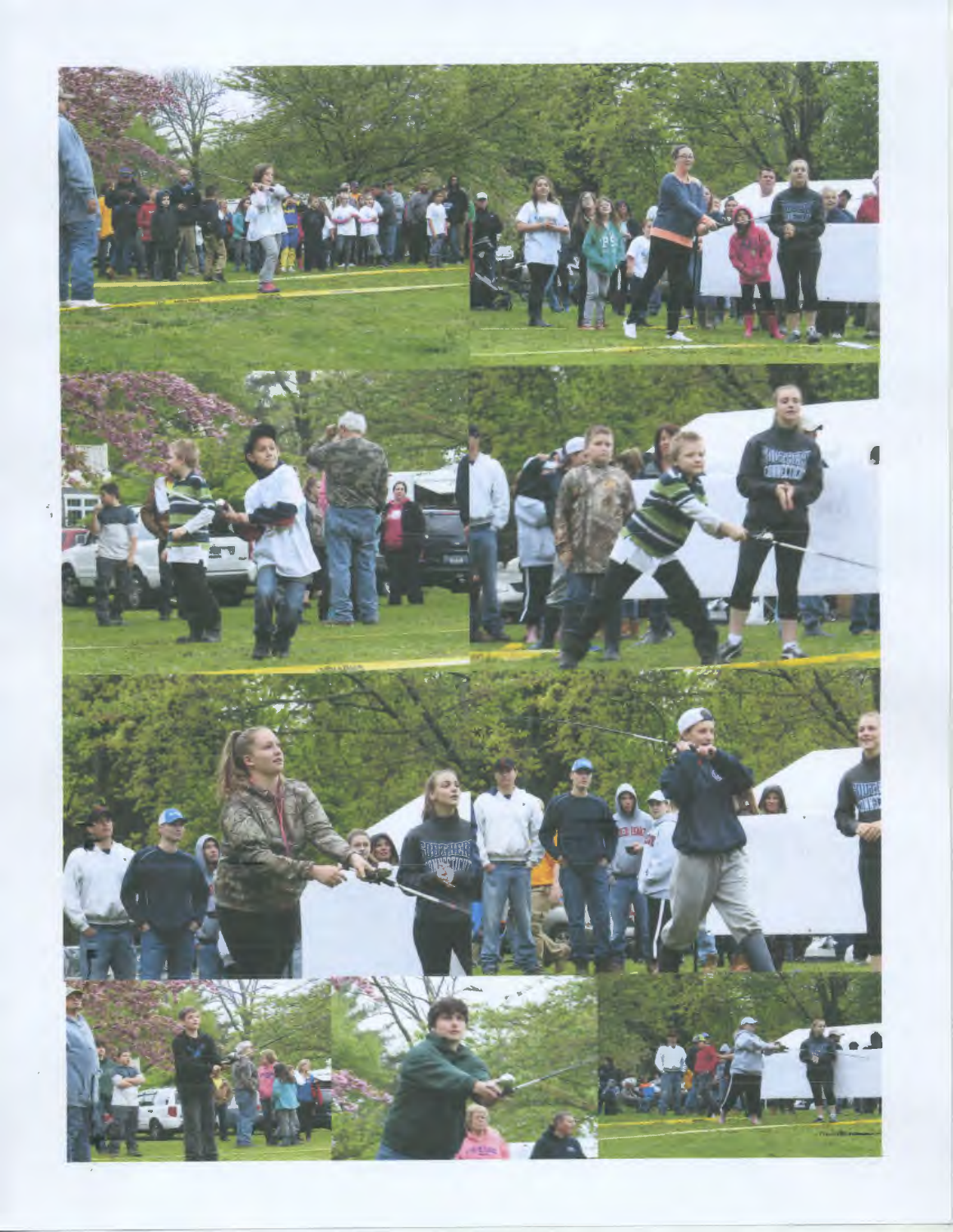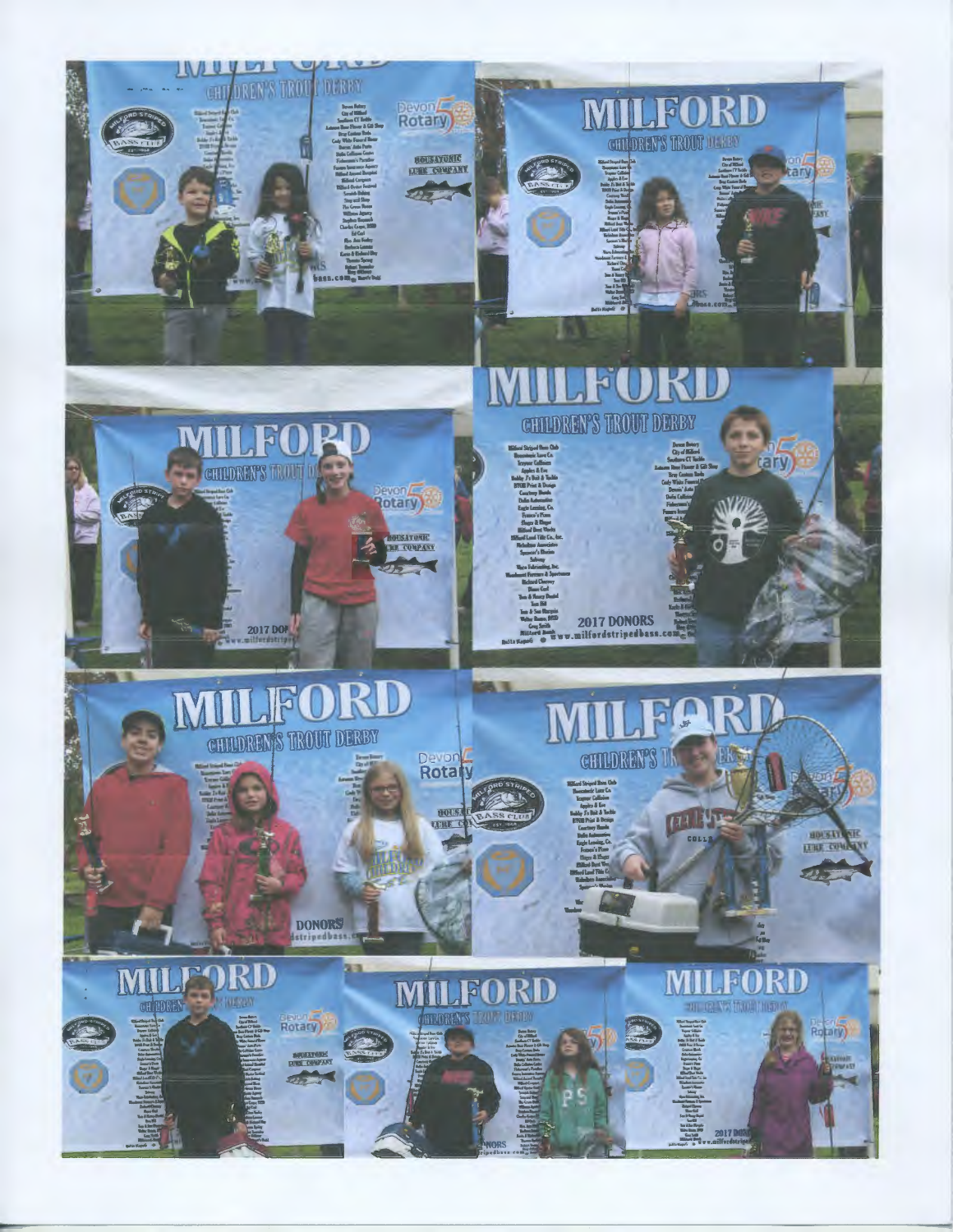